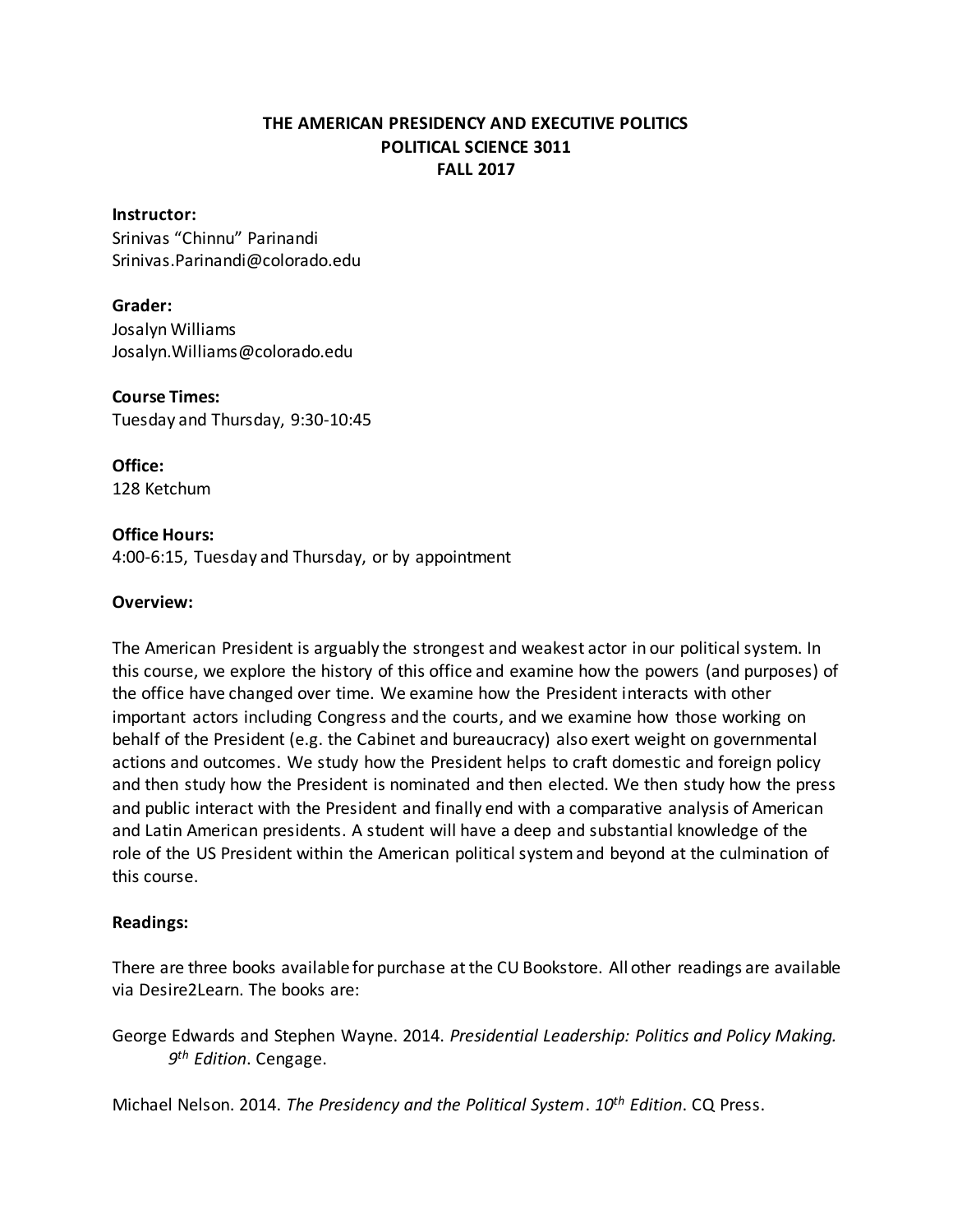Richard Neustadt. 1980. *Presidential Power and the Modern Presidents*. John Wiley.

# **Grades:**

Your course grade is a function of four components: a closed-book midterm examination (30 points), a closed-book final examination (30 points), an analytical paper due on the last day of class (25 points), and attendance (15 points). Exams (midterm and final) use a combination of question-types including multiple choice and short answer. The final exam *is* cumulative. Additionally, the final exam day/time *cannot be changed* since this is determined by the University. Makeups for the midterm exam are only granted for a valid excuse (e.g. illness, a death in the family, or a religious holiday accompanied by a note from a doctor or other official), and the makeup is more time-consuming and thorough than the normal midterm exam.

The analytical paper exercise requires you to develop an argument and marshal evidence to answer a prompt that will be distributed to you approximately a month-and-half before the due date of the analytical paper. The paper may be *no longer than 6 pages, double-spaced*, should use proper citation procedures and should adhere to University rules regarding plagiarism. The analytical paper **must be submitted in pdf form via D2L**. Late papers will be penalized. Finally, all instances of cheating *will be* reported to appropriate authorities.

Finally, the attendance policy is straightforward. *Each student is granted 5 FREE unexcused absences that may be taken for any reason* (excused absences may be taken for illness, a death in the family, religious holiday, or similar event and MUST be accompanied by a note from a doctor or other official). After a student uses these 5 free absences, each subsequent unexcused absence *reduces their attendance score by 1 point (out of a possible 15 points that count for attendance in the final course grade*. Therefore, it is possible that missing too many classes can reduce your final grade substantially, as you would earn a course grade of 85% if you performed perfectly on the exams and paper but had 20 unexcused absences (corresponding to the 5 free absences plus 15 additional unexcused absences).

The grading scale is as follows:

93-100: A 90-92: A - 88-89: B + 83-87: B 80-82: B-78-79: C+ 73-77: C 70-72: C-60-69: D Less than 60: F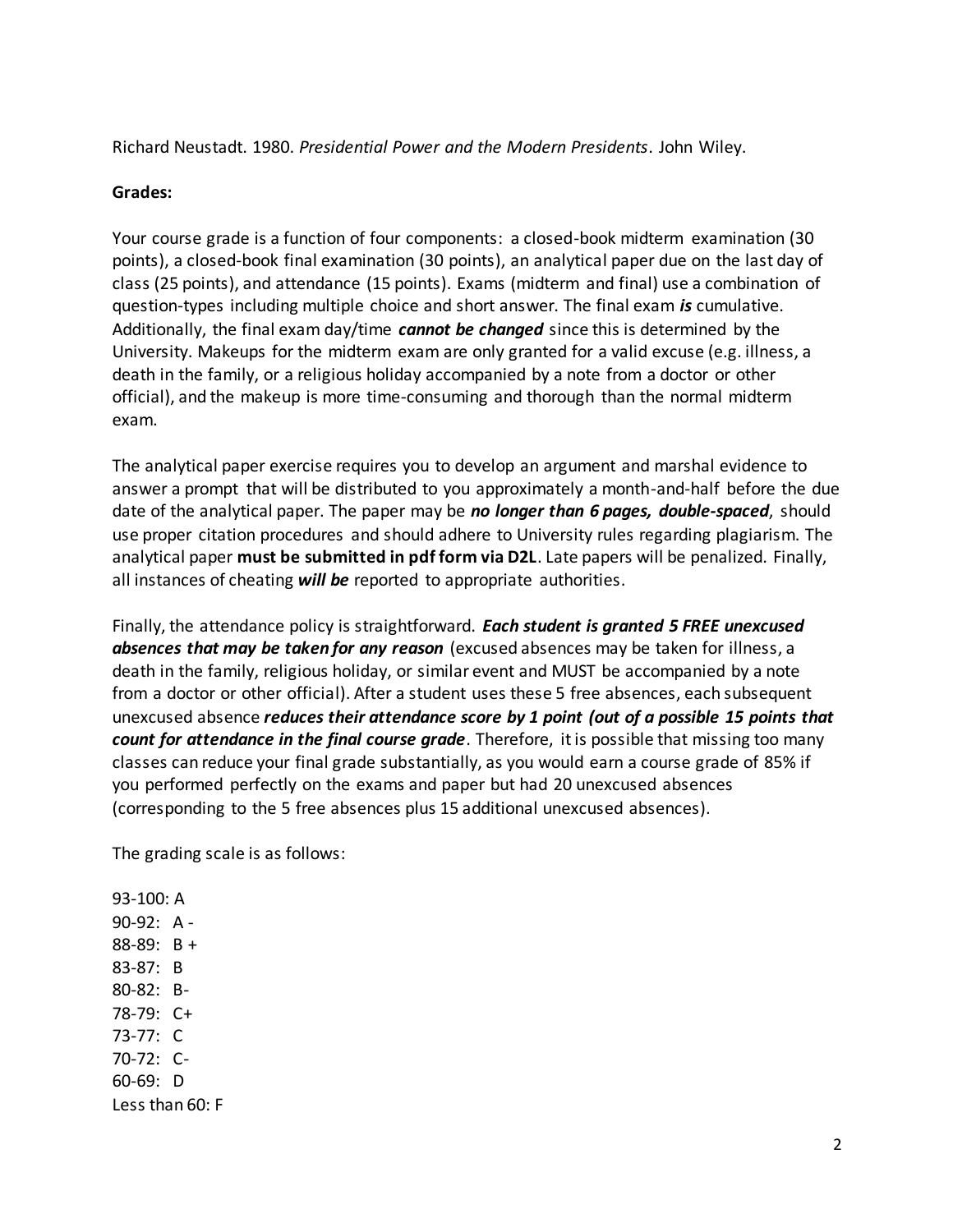# **Course Outline (readings are for the next class date):**

### August 29: **Course Overview**

- The Federalist Papers #47 and 70
- The Constitution of the United States, 2014, "Provisions that Relate to the Presidency," in George C. Edwards and Stephen J. Wayne, *Presidential Leadership*, Appendix C, 505-514.

# *No class August 31*

# September 5: **The Intent of the Presidency**

Gene Healy, 2009, *The Cult of the Presidency*, 32-46.

### September 7: **The Historical Presidency**

 Richard Neustadt, 1980, *Presidential Power and the Modern Presidents*, front matter and Chapters 1-5.

### September 12: **The Modern Presidency**

 Jeffrey K. Tulis, 2010, "The Two Constitutional Presidencies," in Michael Nelson (ed.), *The Presidency and the Political System*, 9th Edition.

### *No class September 14*

#### September 19: **Comparing Historical and Modern Presidencies**

- David Lewis, 2012, "The Personnel Process in the Modern Presidency," *Presidential Studies Quarterly* 42 (3): 577-596.
- Andrew Rudalevige, 2016, "The Contemporary Presidency: The Obama Administration Presidency: Some Late-Term Patterns," *Presidential Studies Quarterly*, 46 (4): 868-890.

# September 21: **The Contemporary Presidency 1**

#### September 26: **The Contemporary Presidency 2**

 Sarah Binder, 1999, "The Dynamics of Legislative Gridlock, 1947-96," *American Political Science Review.*

#### September 28: **Gridlock**

 Matthew Dickinson, 2014, "The President and Congress," in Michael Nelson, ed., *The Presidency and the Political System*, 406-447.

# October 3: **The President and Congress I**

- George Edwards and Stephen Wayne, 2014, *Presidential Leadership*, Chapter 9.
- Charles Cameron and Nolan McCarty, 2004, "Models of Vetoes and Veto Bargaining," *Annual Review of Political Science*, 409-435.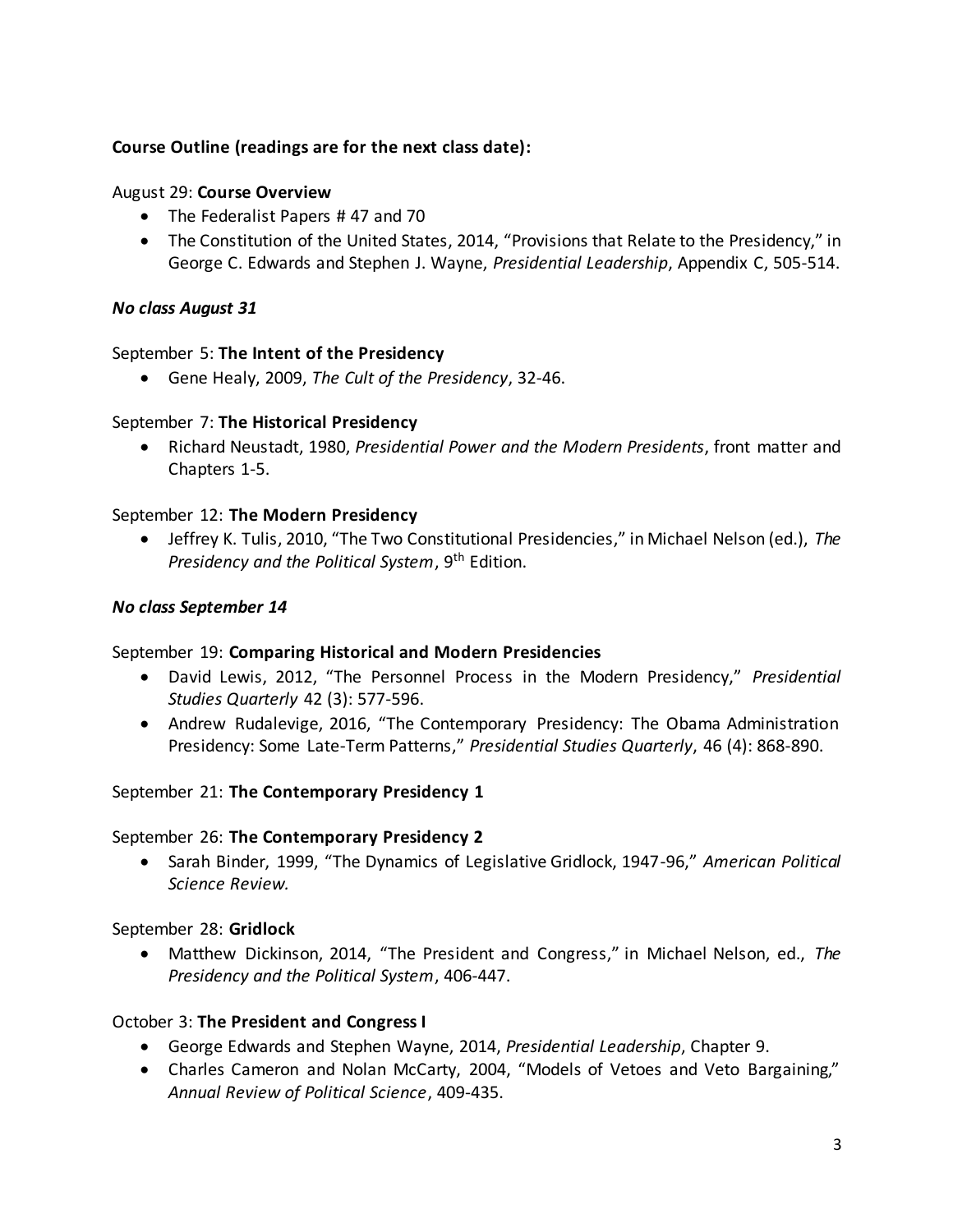Charles Cameron, "The Presidential Veto."

# October 5: **The President and Congress II**

# October 10: **Midterm Review**

### October 12: **MIDTERM EXAMINATION**

- John Gerring, "General Advice on Social Science Writing."
- Tim Buthe, "Planning and Writing an Analytical Empirical Paper in Political Science."

### October 17: **Workshop on Writing Assignment**

George Edwards and Stephen Wayne, 2014, *Presidential Leadership*, Chapter 10.

### October 19: **The President and the Judiciary**

- Andrew Rudalevige, 2014, "The Presidency and Unilateral Power: A Taxonomy," in Michael Nelson, ed., *The Presidency and Political System*, 473-499.
- David Lewis and Terry Moe, 2014, "The Presidency and the Bureaucracy: The Levers of Presidential Control," in Michael Nelson, ed., *The Presidency and the Political System*, 374- 405.

### October 24: **The President and the Bureaucracy**

 John Burke, 2014, "The Institutional Presidency," in Michael Nelson, ed., *The Presidency and the Political System*, 349-373.

# October 26: **The Office of the President**

George Edwards and Stephen Wayne, 2014, *Presidential Leadership*, Chapter 6.

# October 31: **The President's Cabinet**

- George Edwards and Stephen Wayne, 2014, *Presidential Leadership*, Chapters 11-12.
- Stuart Eizenstat, 1992, "Economists and White House Decisions," *Journal of Economic Perspectives VI*, 65-71.

#### November 2: **Domestic and Economic Policymaking I**

 Brandice Canes-Wrone, William Howell, and David Lewis, 2008, "Toward a Broader Understanding of Presidential Power: A Reevaluation of the Two Presidencies Thesis," *Journal of Politics*.

#### November 7: **Domestic and Economic Policymaking II**

- George Edwards and Stephen Wayne, 2014, *Presidential Leadership*, Chapter 13.
- William Howell, 2014, "Count on Congress: The Logic of Handing Syria over to the Lawmakers," *Foreign Affairs*.

#### November 9: **Foreign Policy**